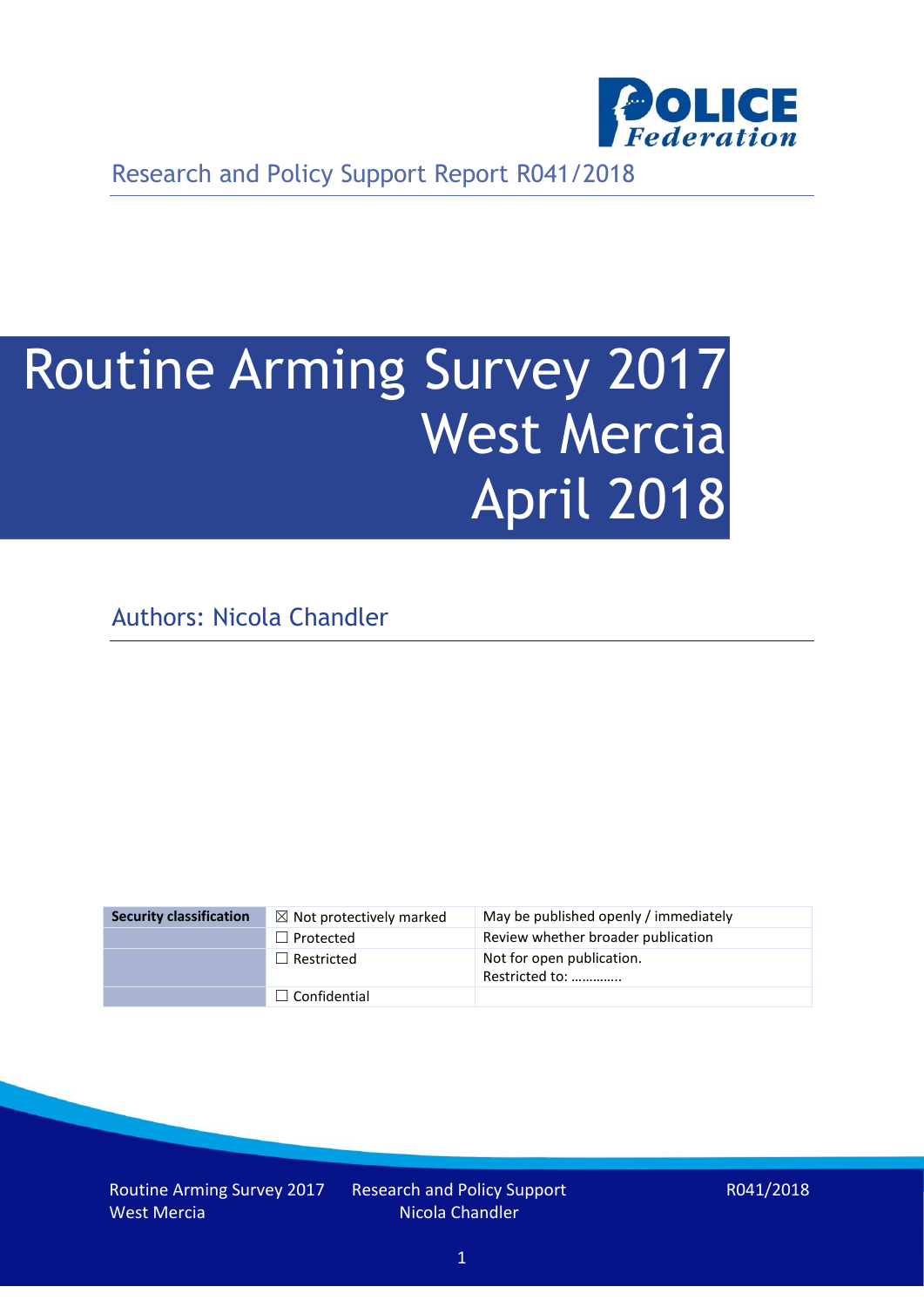## **INTRODUCTION**

This report provides a summary of responses to the PFEW routine arming survey received from respondents in West Mercia.

The PFEW routine arming survey was open between 31st July and 1st September 2017. The survey asked respondents about their experiences and attitudes in the following areas:

- Satisfaction with their current access to armed support
- Views on routine arming
- Views on other protective measures and equipment
- The number of times respondents had felt their life had been threatened at work in the last two years

Where appropriate, details of average responses for the police service as a whole are also presented, differences between the national and local responses have not been tested statistically and therefore any differences reported are for guidance only and must be treated with caution.

### **RESPONSE RATE AND RESPONDENTS**

640 responses were received from respondents in West Mercia. This reflects a response rate of approximately 31%, based on Home Office figures from 2017. This compares to a national response rate of 27% of federated rank members.

The findings presented in this report have a margin of error of 4%. This margin of error has been calculated using the number of responses received from officers in West Mercia compared to the number of officers in the force as a whole. A margin of error of 5% or less is generally considered to be within the normal bounds of academic rigor. If this threshold has not been met, the results from this report must be interpreted more cautiously.

81% of responses from West Mercia were received from male officers and 19% of responses were from female officers. 78% of respondents were Constables, 16% were Sergeants and 6% were Inspectors or Chief Inspectors.

66% of respondents said that they were in a frontline role.

Routine Arming Survey 2017 West Mercia

Research and Policy Support Nicola Chandler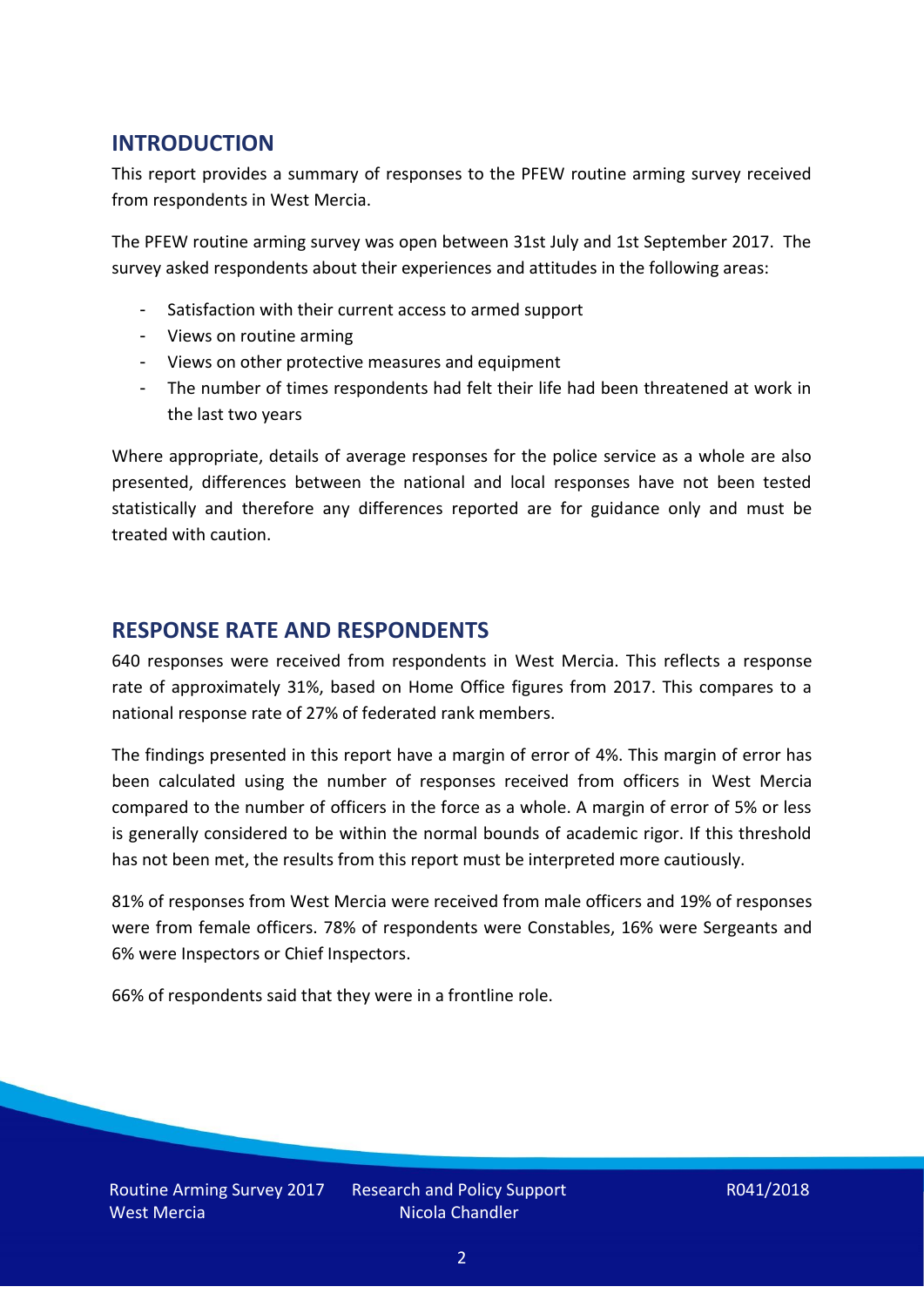# **SATISFACTION WITH CURRENT ARMED SUPPORT**

Of those respondents who had a view, 33% within West Mercia said that they were either very or fairy satisfied that armed support would be readily available should they require it. In comparison, 67% were either not very or not at all satisfied that armed support would be available.

Nationally, 43% of respondents were either very or fairly satisfied that armed support would be readily available should they require it.

|                                                                                               | <b>Very satisfied</b> | <b>Fairly</b><br>satisfied | Not very<br>satisfied | Not at all<br>satisfied |
|-----------------------------------------------------------------------------------------------|-----------------------|----------------------------|-----------------------|-------------------------|
| How satisfied are you<br>that armed support is<br>readily available should<br>you require it? | 5%                    | 28%                        | 42%                   | 25%                     |

### **VIEWS ON ROUTINE ARMING**

32% of respondents within West Mercia said that they were in favour of routine arming, insofar as they felt all officers should receive appropriate training and be armed at all times when on duty. This compares to 34% of respondents across England and Wales as a whole.

| All police officers<br>should receive<br>appropriate training<br>and be armed at all<br>times when on duty | All police officers<br>should receive<br>appropriate training<br>and firearms should<br>be issued to them as<br>and when necessary | <b>Firearms should not</b><br>be issued to all<br>police officers, but<br>more officers should<br>receive appropriate<br>training and be issue | The present number<br>of officers who are<br>specially trained to<br>carry firearms is<br>about right |  |
|------------------------------------------------------------------------------------------------------------|------------------------------------------------------------------------------------------------------------------------------------|------------------------------------------------------------------------------------------------------------------------------------------------|-------------------------------------------------------------------------------------------------------|--|
| 32%                                                                                                        | 14%                                                                                                                                | 48%                                                                                                                                            | 7%                                                                                                    |  |

58% of respondents within West Mercia said that they would be prepared to be routinely armed whilst on duty. Nationally, this proportion was 55%. 13% of respondents within West

Routine Arming Survey 2017 West Mercia

Research and Policy Support Nicola Chandler

R041/2018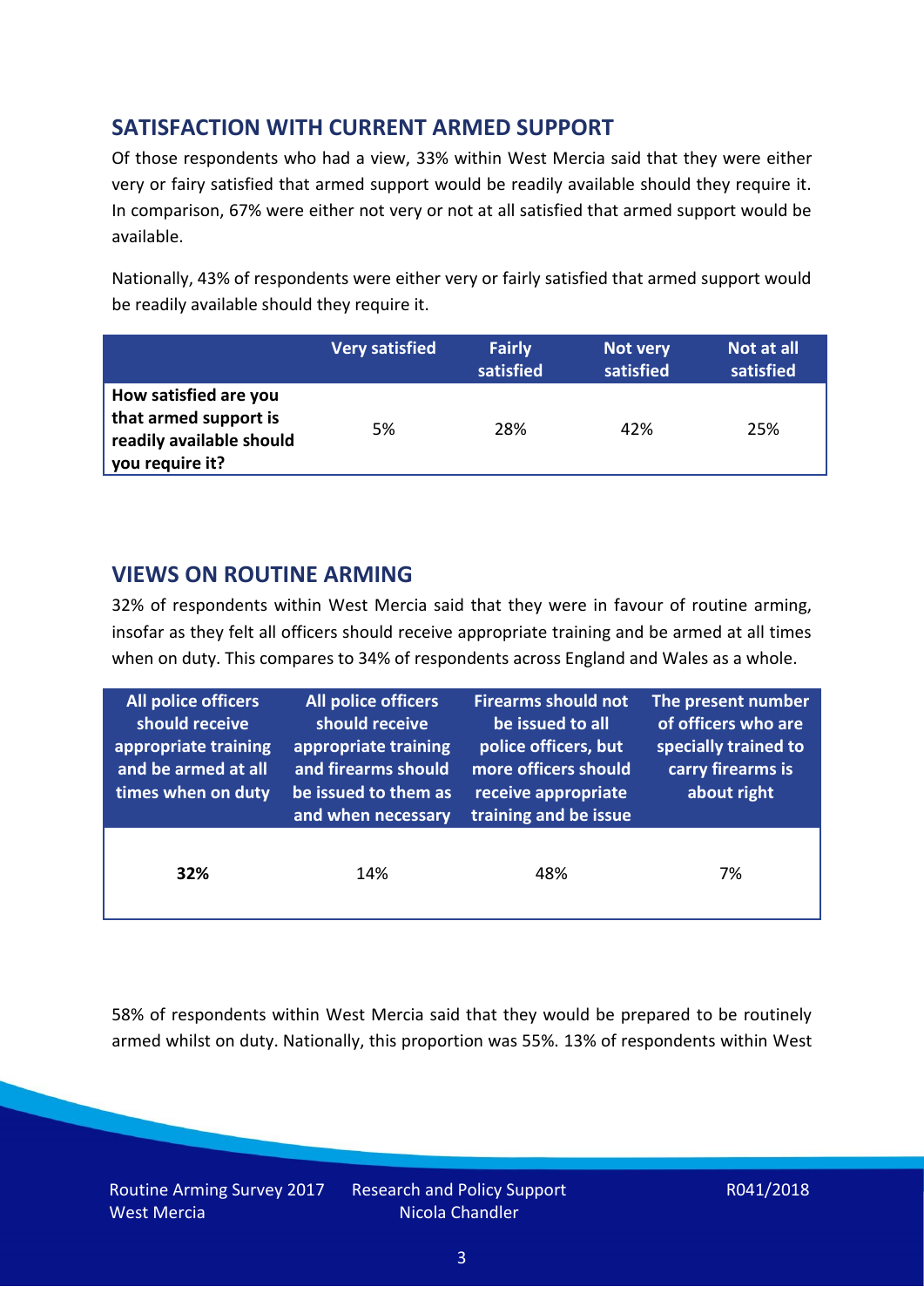Mercia, said that they would not carry a firearm whilst on duty under any circumstances, compared to 11% of respondents in England and Wales as a whole.

| I would be prepared<br>to carry a firearm at<br>all times on duty | I would be prepared<br>to carry a firearm<br>whilst on duty if<br>necessary | I would be prepared<br>to carry a firearm<br>whilst on duty if<br>ordered to do so | Under no<br>circumstances would<br>I carry a firearm<br>whilst on duty |  |  |
|-------------------------------------------------------------------|-----------------------------------------------------------------------------|------------------------------------------------------------------------------------|------------------------------------------------------------------------|--|--|
| 58%                                                               | 20%                                                                         | 8%                                                                                 | 13%                                                                    |  |  |

### **VIEWS ON OTHER PROTECTIVE MEASURES AND EQUIPMENT**

7% of respondents in West Mercia (for whom it is applicable to their role), said that they currently had access to double crewing at all times whilst on duty; 61%, said that they wanted access to double crewing at all times whilst on duty.

The proportion of respondents in West Mercia who said that they have access to double crewing at all times on duty is lower than the national figure, where 11% of respondents have access to double crewing.

25% of respondents in West Mercia (for whom it is applicable to their role), had access to Taser at all times whilst on duty; in comparison 77% said that they wanted to have access to Taser at all times whilst on duty.

The proportion of respondents in West Mercia who have access to Taser at all times whilst on duty is higher than the proportion of respondents in England and Wales who had access to Taser at all time, which was 22%.

48% of respondents in West Mercia (for whom it is applicable to their role), currently had access to Body Worn Video at all times whilst on duty; 80% wanted access to Body Worn Video at all times.

The proportion of respondents in West Mercia who have access to Body Worn Video at all times whilst on duty is lower than in England and Wales as a whole; nationally 55% of respondents reported having access to Body Worn Video at all times whilst on duty.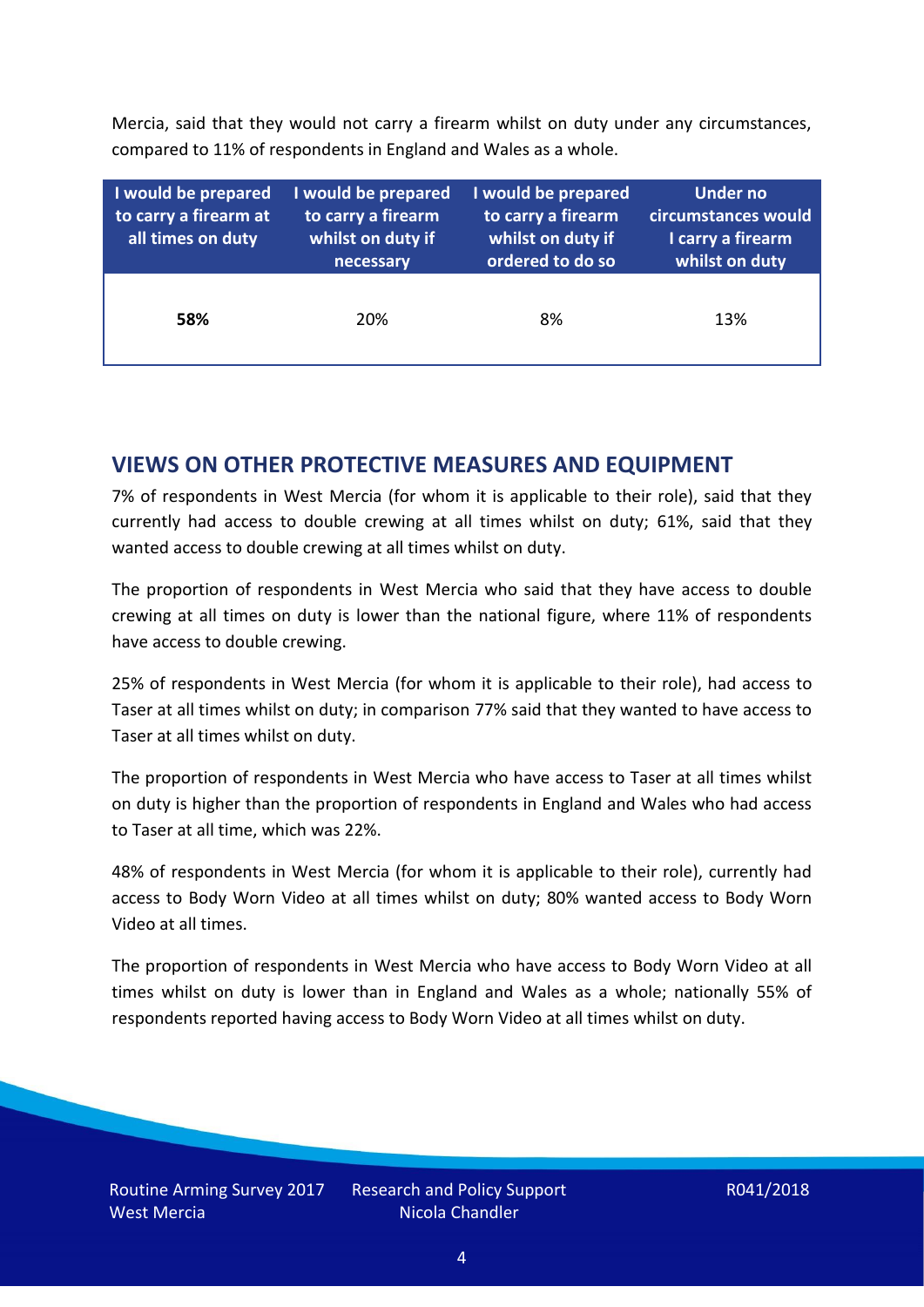| Officers regularly have access to (for<br>whom its applicable to their role): | <b>Double</b><br>crewing | <b>Body Worn</b><br><b>Video</b> | Taser |
|-------------------------------------------------------------------------------|--------------------------|----------------------------------|-------|
| <b>Never</b>                                                                  | 10%                      | 43%                              | 49%   |
| When deemed necessary by an officer<br>with appropriate authority             | 25%                      | 2%                               | 4%    |
| Upon my request whilst I am on duty                                           | 7%                       | 4%                               | 6%    |
| At all times whilst I am on duty                                              | 7%                       | 48%                              | 25%   |

#### **THREATS TO LIFE**

59% of respondents in West Mercia said that they had felt that their life was in serious danger at least once in the last two years as a result of a threat by a member the public whilst on duty. This is higher than the 54% of respondents within England and Wales as a whole who felt that their life had been in serious danger in the last two years.

A more detailed breakdown of the number of times respondents in West Mercia felt that their life had been in serious danger in the last two years is provided below.

|                                                                                                                                                                              | <b>None</b> | One | Two | Three to<br>four | <b>Five to</b><br>six | <b>Seven</b><br>or more |
|------------------------------------------------------------------------------------------------------------------------------------------------------------------------------|-------------|-----|-----|------------------|-----------------------|-------------------------|
| How many times in the<br>last two years have you<br>felt that your life was in<br>serious danger as a result<br>of a threat by a member<br>of the public, whilst on<br>duty? | 41%         | 15% | 20% | 14%              | 6%                    | 4%                      |

Research and Policy Support Nicola Chandler